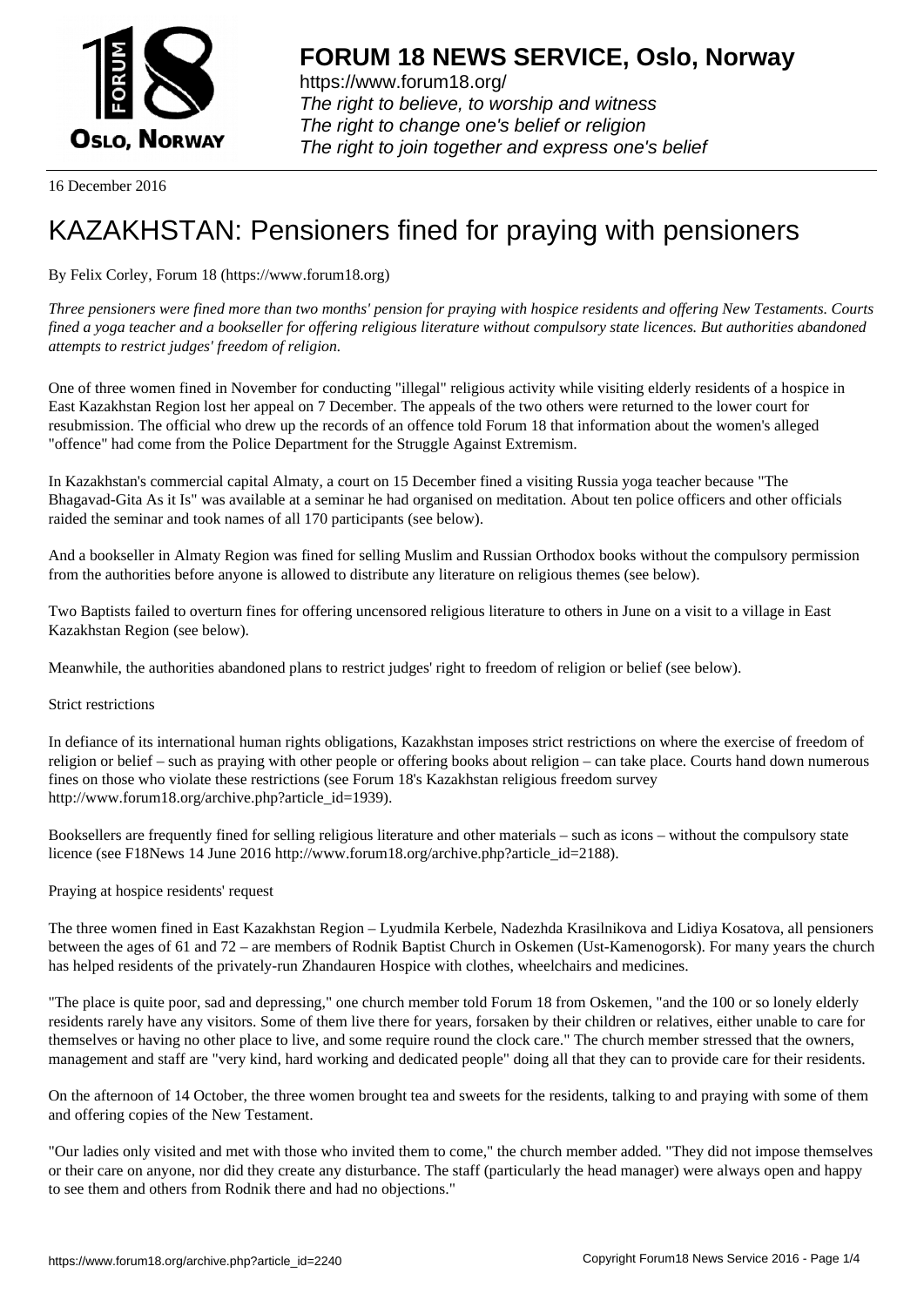where the usual answer our questions as to what it was about and what had happened," she later to what had happened," she later to what had happened," she later to what had happened," she later to the news and the news ar website Ratel.kz. "We couldn't take one step left or one step right." She recalled that she had been questioned "as if I had done something terrible".

Police acquired written statements from at least six elderly female residents of the hospice who allegedly objected to Kerbele, Krasilnikova and Kosatova's conduct. "The police had some of the residents sign a complaint and pressured our women to sign testimonies against themselves," the church member complained to Forum 18. "Older people in our country are fearful of the authorities and usually give in to whatever they are asked to do."

Eldar Meirbayev, a specialist at East Kazakhstan Regional Religious Affairs Department, told Forum 18 on 12 December that his office had received information that the women were praying in the hospice from the Regional Police Department for the Struggle with Extremism.

Asked why three women visiting a hospice and praying with some of its residents who wanted them to do so was a concern to the Department for the Struggle with Extremism, Meirbayev insisted that "everyone must be involved in observing the law, and we must react when we learn of violations".

Repeatedly asked by Forum 18 who had suffered because the women had prayed with some of the hospice residents at their request, Meirbayev appeared not to want to answer. "They shouldn't conduct such measures there," he kept repeating.

Fined for "illegal religious rituals"

On 27 October, Meirbayev drew up a record of an offence against Kerbele, Krasilnikova and Kosatova under Administrative Code Article 490, Part 1 for conducting religious rituals in an unapproved venue.

Article 490, Part 1 punishes "Violation of the demands established in law for the conducting of religious rites, ceremonies and/or meetings; carrying out of charitable activity; the import, production, publication and/or distribution of religious literature and other materials of religious content (designation) and objects of religious significance; and building of places of worship and changing the designation of buildings into places of worship" with fines for individuals of 50 Monthly Financial Indicators (MFIs).

On 11 and 14 November, three different Judges at Oskemen Specialised Administrative Court found Kerbele, Krasilnikova and Kosatova guilty, according to the decisions seen by Forum 18. The Judges fined each of them 50 times the minimum monthly wage, reducing each of the fines by 30 percent to 74,235 Tenge as the women are all pensioners. The Judges also banned each from conducting unspecified activity for three months.

The fine of 74,235 Tenge (1,900 Norwegian Kroner, 210 Euros or 225 US Dollars) represents more than two months' old age pension.

Kerbele, Krasilnikova and Kosatova appealed against the punishments to East Kazakhstan Regional Court. On 7 December, Judge Irina Dorosh upheld the fine on Kerbele, according to the decision seen by Forum 18. The appeals by Krasilnikova and Kosatova were sent back to the lower court on 5 and 6 December, according to court records.

"Our church will bear the burden of the fines and the lawyer's fees," the church member told Forum 18. "But it is not just about the fines but about the freedom of religion, the freedom of ministering to people in need and protecting our people who are trying to serve others."

Fined for religious book at yoga seminar

The Chintamani Yoga and Meditation Centre in Almaty organised a one-day seminar in the city's Astana Hotel on 5 November. The seminar was led by Sergei Savelev (yoga name Balakhilya das), who was visiting from Russia.

That evening, while the event was still underway with about 170 participants, officials arrived from the City Akimat (Administration) Religious Affairs Department. The officials called the police and about 10 officers then arrived, Radio Free Europe's Kazakh Service noted on 7 November. Savelev and four others were taken away.

"I'm shocked by what happened this evening at the seminar," one attendee Oleg Khe noted on his Facebook page on 5 November. "All participants in the seminar were forced to give their personal data. They took the organisers – among them were guys from Russia and Ukraine – to the Migration Police to establish their identity and the circumstances." He noted later that they were all freed about midnight.

Savelev later told Radio Free Europe that he spent three hours at Bostandyk District Police Station. Officers took his passport from him.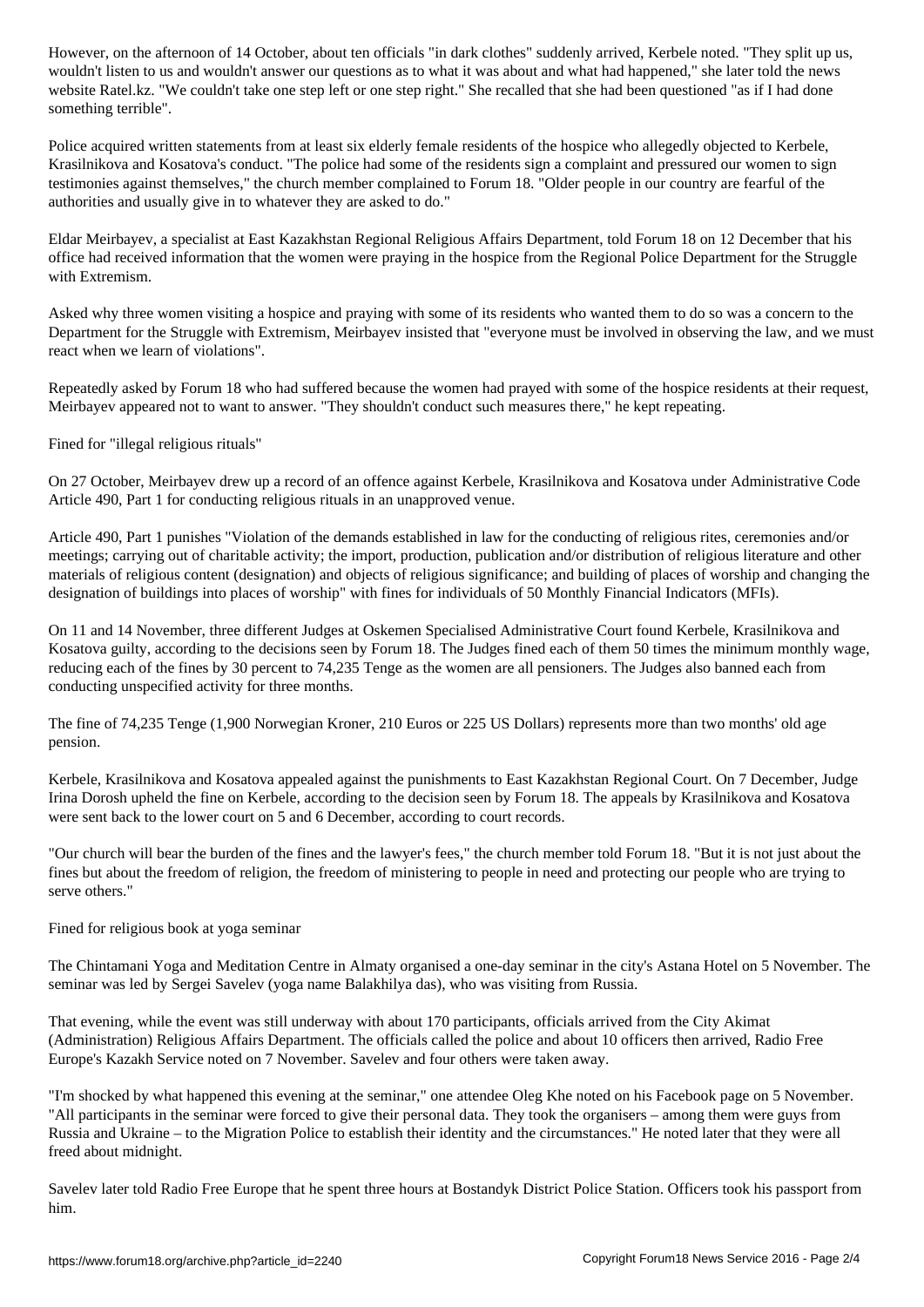Officials accused the five organisers of distributing religious literature without the state licence required before anyone can distribute religious literature and which specified the location where this is allowed.

Savelev said that brochures on healthy eating were available at the seminar, as well as "The Bhagavad-Gita As it Is", a translation of and commentary on the ancient Sanskrit text by Swami Prabhupada, founder of the International Society for Krishna Consciousness. Savelev stressed to Svetlana Glushkova of Radio Free Europe that they did not particularly distribute literature, simply leaving a few copies at the back of the venue.

"And I didn't know permission from the Akimat is needed if you hold a seminar on the theme 'Yoga, Meditation' and you need to get extra permission if someone wants to buy this brochure." Savelev described "The Bhagavad-Gita As it Is" as a "philosophical book about yoga", while the Akimat insisted it is religious literature.

A case was prepared against Savelev under Administrative Code Article 490, Part 1. Savelev's case was handed on 29 November to Almaty's Specialised Administrative Court. On 12 December Judge Zaure Olzhebayeva began hearing the case against him. On 15 December – at a hearing attended by the prosecutor and an official of Almaty Akimat's Religious Affairs Department - she found him guilty and fined him 50 MFIs, 106,050 Tenge.

The Judge's assistant, who did not give her name, refused to discuss anything with Forum 18 on 15 December.

The court chancellery told Forum 18 the same day that the Judge had not yet submitted the written verdict. However, the chancellery official noted that only Savelev had faced an administrative case.

Yoga hearing a "one-sided game"

Khe, the seminar attendee who also attended the 15 December hearing, described it as a "one-sided game". He noted on his Facebook page that the Judge read out the "expert analysis" of "The Bhagavad-Gita As it Is" from Almaty Akimat's Religious Affairs Department. This said that although the book "does not contradict Kazakhstan's Constitution and is authorised for distribution", this does not mean that the book can be distributed in unapproved locations.

Khe added that when the Religious Affairs official present during the 5 November raid had told one of the seminar organisers to remove "The Bhagavad-Gita As it Is" from the table at the back, she had immediately done so. When Khe asked the Judge after the hearing whether this did not nullify the accusation of distributing religious literature without permission, Judge Olzhebayeva hurried away without answering.

"They say we violated the law by distributing religious literature," a member of Almaty's yoga community told Forum 18 from the city after the hearing. "We'll pay the fine and that's the end of it from our point of view." The community member indicated that they are not intending to appeal against the punishment.

The Religious Affairs Department refused to discuss anything with Forum 18 on 13 December. On 7 November Nurmukhammed Meimankhozha, head of the Department's Information/Analytical Department, told Radio Free Europe that his colleagues had received a call warning them that "religious literature of Krishna content" was being distributed.

"This hotel is not a place of worship, nor is it a specially-assigned place for distributing religious literature," Meimankhozha added.

Bostandyk District Police refused to discuss their role in the raid on the yoga seminar with Forum 18 on 13 December. One officer referred Forum 18 to Aizhan Aimukhambetov, head of the District Local Police Service, a neighbourhood police force. However, he told Forum 18 on 13 December that he had no knowledge of the incident.

## Fined for unapproved selling of religious books

A resident of Almaty Region, Nazira Kidirbayeva, was fined for distributing Muslim and Russian Orthodox books in the village of Uzhkonyr without state approval. On 4 August, Judge Turdakyn Tutkushbayev of Karasai Specialised Administrative Court found her guilty of violating Administrative Code Article 490, Part 1. He fined her 50 MFIs, 106,050 Tenge, according to the decision seen by Forum 18. The decision came into force on 22 September.

Under the 21 July record of an offence prepared by Almaty Regional Religious Affairs Department, Kidirbayeva was accused of having for sale four copies of the Koran as well as other Muslim books, as well as one copy of the Russian Orthodox book "Prayers of the Optina [Monastery] Elders".

## Appeals fail

Two Council of Churches Baptists from Taldykorgan [Taldyqorghan], Mikhail Lozovoi and Nadezhda Pikalina, have failed to